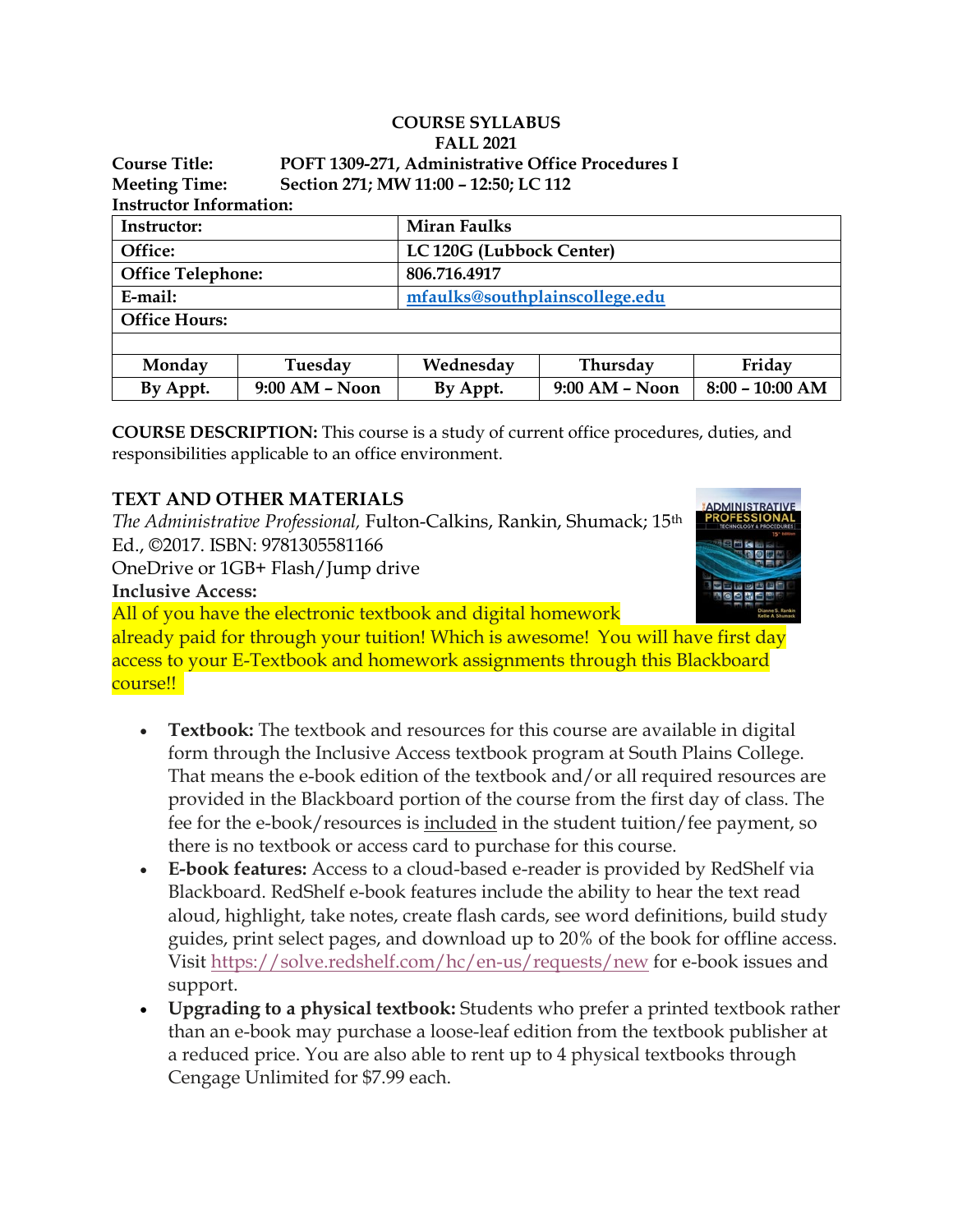• To access your course materials and explore Cengage Unlimited, log in to Blackboard and click on the link that says Cengage MindTap Weekly Assignments. When prompted, log in with your Cengage account and follow the prompts to complete the registration process.

### **EVALUATION POLICY**

You will have textbook reading assignments and textbook writing assignments. You will have four objective exams covering the assigned textbook chapter material. Simulation tasks are included in the textbook assignments to be completed throughout the course.

## **GRADING POLICY**

Your semester grade will be calculated as follows:

| Tutorial Quizzes - 3 attempts, no time limit |             |             |             |  | $5\%$          |  |  |
|----------------------------------------------|-------------|-------------|-------------|--|----------------|--|--|
| Premium Quizzes-1 attempt, 30 minutes        |             |             |             |  | 15%            |  |  |
| <b>Discussion Questions</b>                  |             |             |             |  | 10%            |  |  |
| <b>Chapter Activities</b>                    |             |             |             |  | 45%            |  |  |
| <b>Critical Thinking</b>                     |             |             |             |  | $5\%$          |  |  |
| Above & Beyond                               |             |             |             |  | 10%            |  |  |
| <b>Final Exam</b>                            |             |             |             |  | 10%            |  |  |
| $90-100 = A$                                 | $80-89 = B$ | $70-79 = C$ | $60-69 = D$ |  | Below $60 = F$ |  |  |

### **SOFTWARE**

**If you do not have the appropriate software, you may download it from Microsoft at** <https://products.office.com/en-us/student/office-in-education>**.**

## **TUTORING INFORMATION**

SPC Tutors

Tutoring is FREE for all currently enrolled students. Make an appointment or drop-in for help at any SPC location or online! Visit the link below to learn more about how to book an appointment, view the tutoring schedule, get to know the tutors, and view tutoring locations.

[http://www.southplainscollege.edu/exploreprograms/artsandsciences/teacheredtuto](http://www.southplainscollege.edu/exploreprograms/artsandsciences/teacheredtutoring.php) [ring.php](http://www.southplainscollege.edu/exploreprograms/artsandsciences/teacheredtutoring.php)

Tutor.com

You also have 180 FREE minutes of tutoring with tutor.com each week, and your hours reset every Monday morning. Log into Blackboard, click on the tutor.com link on the left-hand tool bar and grab a session with a tutor. You can access tutor.com during the following times:

Monday – Thursday: 8 pm – 8 am

6 pm Friday – 8 am Monday Morning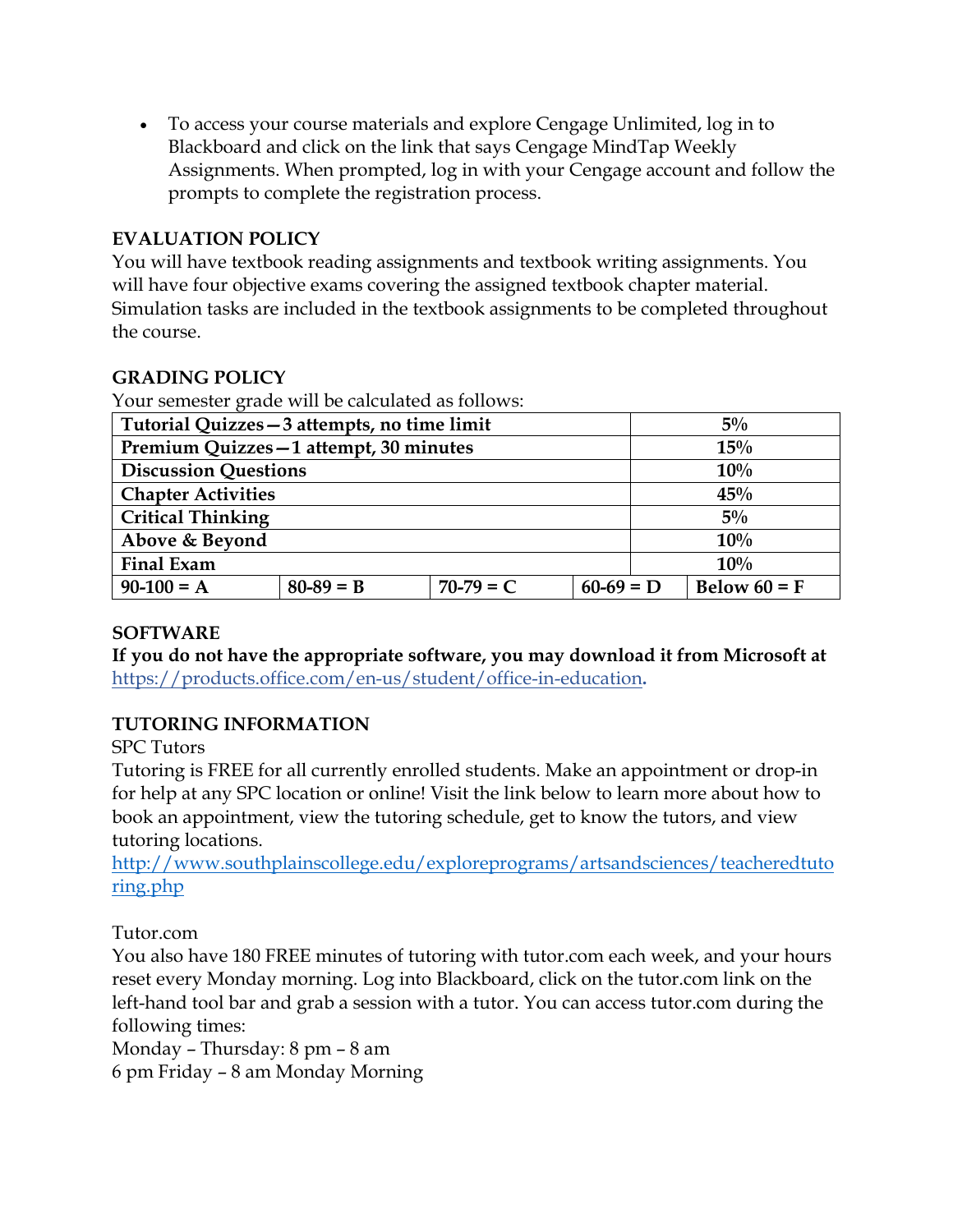### **ATTENDANCE POLICY**

Students are to be punctual and in attendance to each scheduled meeting. If a student accumulates four consecutive absences or a total of six absences, that student will be dropped. I will take roll at the beginning of each class and I do record tardies. Three tardies are equivalent to an absence. It is your responsibility to make sure an absence is correctly recorded as a tardy if you come in late. Students are expected to attend class the entire scheduled class meeting time.

### **COVID-19 INFORMATION**

If you are experiencing any of the following symptoms please do not attend class and either seek medical attention or get tested for COVID-19.

- Cough, shortness of breath, difficulty breathing
- Fever or chills
- Muscle or body aches
- Vomiting or diarrhea
- New loss of taste and smell

Please also notify DeEtte Edens, BSN, RN, Associate Director of Health & Wellness at [dedens@southplainscollege.edu](mailto:dedens@southplainscollege.edu) or 806.716.2376.

Please note that all positive tests must quarantine for the 10-day isolation period. If a student does test positive or chooses to self-quarantine due to an exposure, you must contact DeEtte Edens.

At this time we are not requiring masks be worn in class and on campus, but please do so if it makes you more comfortable.

## **WITHDRAWAL POLICY**

It is the student's responsibility to verify administrative drops for excessive absences through MySPC using his or her student online account. If it is determined that a student is awarded financial aid for a class or classes in which the student never attended or participated, the financial aid award will be adjusted in accordance with the classes in which the student did attend/participate and the student will owe any balance resulting from the adjustment.

If for any reason the student is unable to complete the course requirements, it is the student's responsibility to initiate their own withdrawal by the drop date for the semester. An administrative drop by the instructor in this course will, in most cases, result in the student receiving an "F" (not an "X"). **The last day for students to drop the course is December 2, 2021.** However, always talk to your instructor before dropping.

## **STUDENT CONDUCT**

Expected student conduct is as outlined in the SPC catalog. Please note that there is an online component to this course and others will see your responses to questions. Please do not post any pictures or data that others may find offensive.

### **NEW SPC E-MAIL INSTRUCTIONS**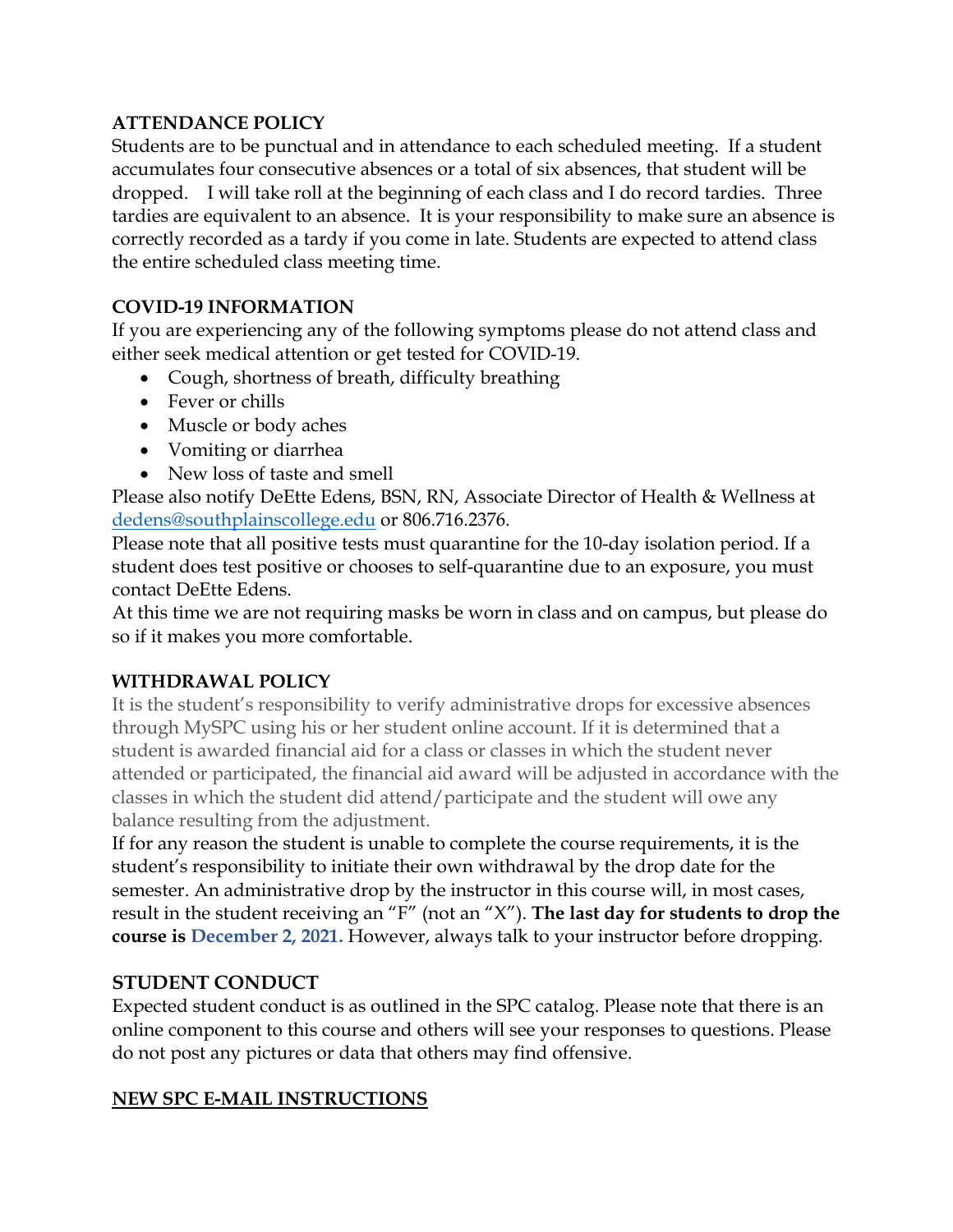- 1. Navigate to **[https://office.com](https://office.com/)** and select **Sign In**
- 2. Username: [MySPCusername@southplainscollege.edu](mailto:MySPCusername@southplainscollege.edu) (please note the @students has been dropped)
- 3. Password: *Your MySPC/Blackboard password*
- 4. Select **Outlook** to check your new SPC email!

You can also forward your SPC email to another e-mail of your choice. You can do this by following these steps:

- 1. Login to Office 365 [\(http://office.com/\)](http://office.com/)
- 2. Click **Outlook**.
- 3. Click **Settings (**gear icon in the upper right-hand of your screen).
- 4. At the bottom of the Settings panel, Click **View all Outlook settings** Click **Mail**.
- 5. Click **Forwarding**
- 6. Under the "Forwarding" heading, select **Enable Forwarding**
- 7. Type the email address you wish to forward your mail (e.g., Gmail, Hotmail, etc.)
- 8. Recommended: Select "Keep a copy of all forwarded messages" *Note*: if you do not select this, nothing sent to your @southplainscollege.edu email account will be saved in your SPC mailbox.
- 9. Select **Save**.

## **COURSE OBJECTIVES**

Upon successful completion of the course, you will be able to:

- Aspire to reach professional status as an administrative assistant.
- $\Box$  Develop attitudes and behavior that will help him/her adjust rapidly to a business environment and meet challenges of the changing world of work.

 $\Box$  Gain an understanding of the nature of office work, the place of the office in the business world, and the kinds of work for which he/she could prepare and find employment.

 $\Box$  Practice fundamental office procedures, which are in keeping with his/her capability, in order to develop certain salable skills.

## **CHAPTER LEARNING OBJECTIVES** (Due Dates in MINDTAP)

## CHAPTER 1—ENTERING THE WORKFORCE

- Assess the demand for administrative professionals and describe their work and work settings.
- Describe the skills, knowledge, attitudes, and traits employers expect of an administrative assistant.
- Compare the responsibilities of the employer and employees in a work relationship.
- Describe the culture and structure of business organizations.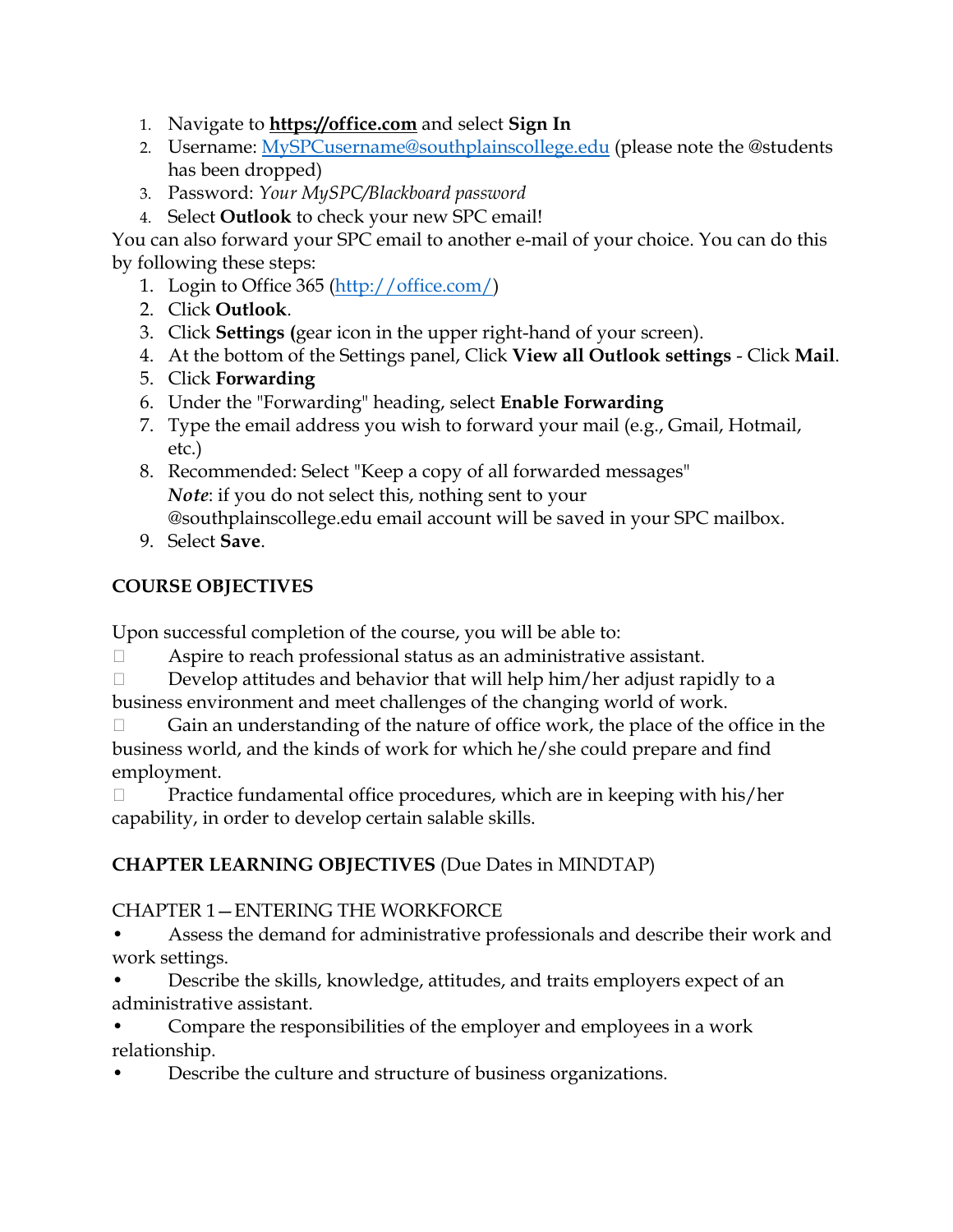### CHAPTER 2—BECOMING A PROFESSIONAL

- Describe the qualities that make a worker a professional.
- Explains why critical-thinking, decision-making, and problem-solving skills are essential to an administrative assistant.

• Describe how factors such as appearance, communication, and teamwork skills affect your professional image.

• Describe the importance of following business etiquette.

## CHAPTER 3—MANAGING AND ORGANIZING YOURSELF

- Explain steps for setting and meeting goals and priorities.
- Describe strategies and tools for organizing your work area.
- Describe strategies and tools for managing your workload.
- Identify life management skills that improve job performance.

## CHAPTER 4—WORKING ETHICALLY

- Describe basic ethical terms and concepts.
- List characteristics of ethical businesses and organizations.
- Describe resources and methods for making ethical decisions at work.
- Identify unethical workplace behaviors and steps for working ethically.

## CHAPTER 5—UNDERSTANDING THE WORKPLACE TEAM

- Describe the benefits of teams and identify common types of workplace teams.
- Describe and practice the general process by which teams operate.
- Describe and utilize qualities and skills for being an effective team members, supporter, or leader.
- List qualities of effective teams and identify team challenges.

## CHAPTER 6—DEVELOPING CUSTOMER FOCUS

- Define customer focus, and explain the differences between external and internal customers.
- Describe strategies for developing customer focus.
- Develop skills for providing effective customer service.
- Describe how to handle difficult customer service situations.

## CHAPTER 7—IMPROVING COMMUNICATION SKILLS

- Describe the communication process and its elements.
- Describe types of listening and ways to improve listening skills.
- Describe factors related to effective verbal and nonverbal communication.
- Prepare effective written messages.

## CHAPTER 8—COMMUNICATING WITH TECHNOLOGY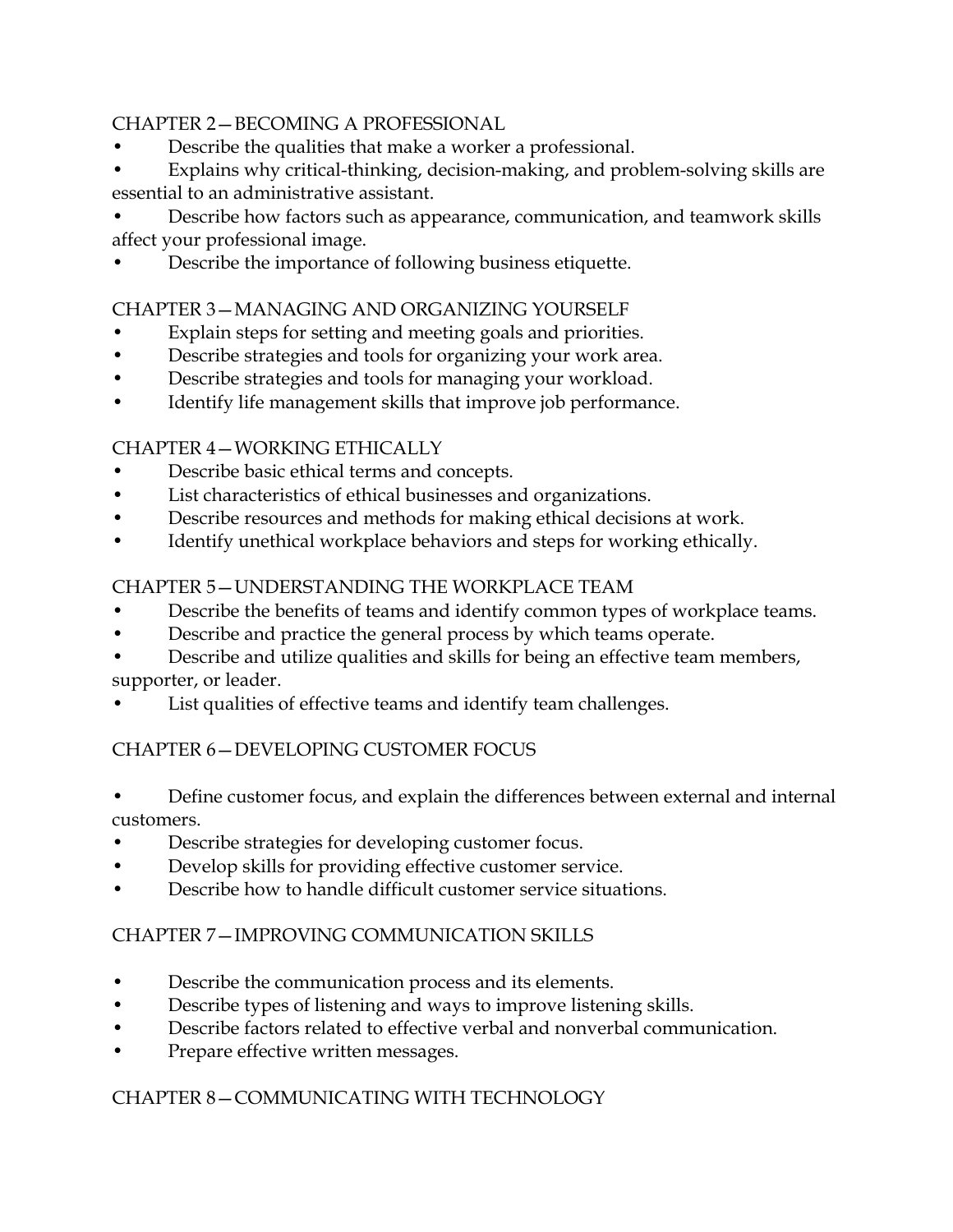- Explain the value of global communication tools.
- Describe the tools and methods used for collaborating in the workplace.
- Describe effective techniques for telephone communication.
- Identify security issues and solutions for protecting computer data.

### **ASSIGNMENT DUE DATES**

- Chapter 1 September 12, 2021
- Chapter 2 September 26, 2021
- Chapter 3 October 10, 2021
- Chapter 4 October 24, 2021
- Chapter 5 November 7, 2021
- Chapter 6 November 21, 2021
- Chapter 7 December 5, 2021
- Chapter 8 December 12, 2021
- FINAL December 13, 2021

Note: All deadlines are at 11:59 PM on Sunday unless you are notified differently. New Assignments open on Monday at 12 AM.

Chapter exams will be given after every two chapters.

**COMPUTER LABS:** There are several computer labs with the locations, and hours of operation below. You will need to present your SPC student ID at some of these locations.

• Levelland campus: Technology Center, Monday – Thursday from 8 a.m. to 9 p.m. and Friday from 8 a.m. to 4 p.m.

• Reese campus library: Building 8, Monday – Thursday from 8 a.m. to 8 p.m. and Friday from 8 a.m. to 4 p.m.

• Reese campus: Building 8, Room 827. This lab is available first for students enrolled in computer classes then students enrolled in other courses. Hours will be posted on the door.

• Lubbock Center, Monday – Thursday from 8 a.m. to 7 p.m. and Friday from 8 a.m. to 4 p.m.

**TECHNICAL PROBLEMS/SUPPORT:** If you are having computer problems, you have to let me know. I will try to help you in any way that I can. E-mail blackboard@southplainscollege.edu is your first contact with technical problems related to the Blackboard program. I am your contact with content issues for the course. Please remember that it is your responsibility to have a backup plan if your computer goes down. Please have this plan in place now and do not wait until it is a crisis situation. If you lose your assignments due to bad flash drives, computer crash, or your dog ate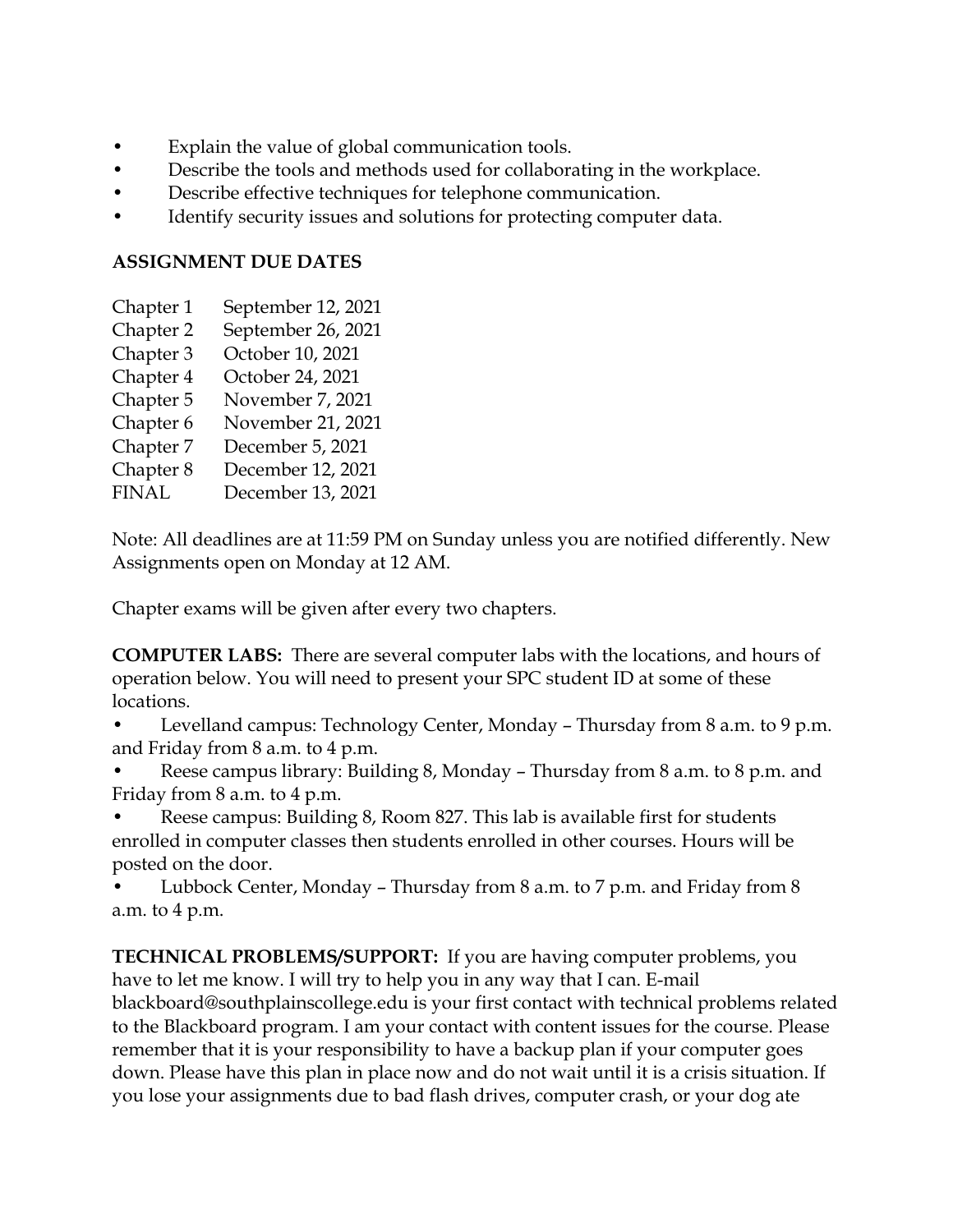your homework, there is nothing I can do about it. THIS IS YOUR WARNING TO HAVE A BACKUP PLAN IN PLACE.

PLEASE DO NOT WAIT UNTIL THE LAST MINUTE TO TURN ASSIGNMENTS IN OR YOU MAY HAVE PROBLEMS! Remember the saying "TECHNOLOGY HAPPENS"! So, it is strongly recommended to work on and submit assignments early before the date due. If an assignment is due and you are not able to access the Internet because the SPC server is down (which rarely happens), you have several options available:

1. Cengage will not be affected if Blackboard is down, so go ahead and complete your work in Cengage.

2. If you have to email me attachments and Blackboard is down, you can email them to my SPC email (only in an emergency!) at mfaulks@southplainscollege.edu Use these options only as a last resort. If you must use one of these options, email and call me to let me know.

### **SPECIAL SERVICES: Disabilities Statement**

Students with disabilities, including but not limited to physical, psychiatric, or learning disabilities, who wish to request accommodations in this class should notify the Disability Services Office early in the semester so that the appropriate arrangements may be made. In accordance with federal law, a student requesting accommodations must provide acceptable documentation of his/her disability to the Disability Services Office. For more information, call or visit the Disability Services Office at Levelland Student Health & Wellness Center 806-716-2577, Reese Center (also covers ATC) Building 8: 806-716-4675, Plainview Center Main Office: 806-716-4302 or 806-296-9611, or the Health and Wellness main number at 806-716-2529.

**ACADEMIC INTEGRITY:** It is the aim of the faculty of South Plains College to foster a spirit of complete honesty and a high standard of integrity. The attempt of any student to present their own work, which he or she has not honestly performed, is regarded as a most serious offense and renders the offender liable to serious consequences, possibly suspension. Students should refer to the SPC General Catalog policy regarding consequences for cheating and plagiarism and for events defined as cheating and plagiarism (see "Academic Integrity" as well as "Student Conduct" sections in college catalog).

**CAMPUS CONCEALED CARRY** - Texas Senate Bill - 11 (Government Code 411.2031, et al.) authorizes the carrying of a concealed handgun in South Plains College buildings only by persons who have been issued and are in possession of a Texas License to Carry a Handgun. Qualified law enforcement officers or those who are otherwise authorized to carry a concealed handgun in the State of Texas are also permitted to do so. Pursuant to Penal Code (PC) 46.035 and South Plains College policy, license holders may not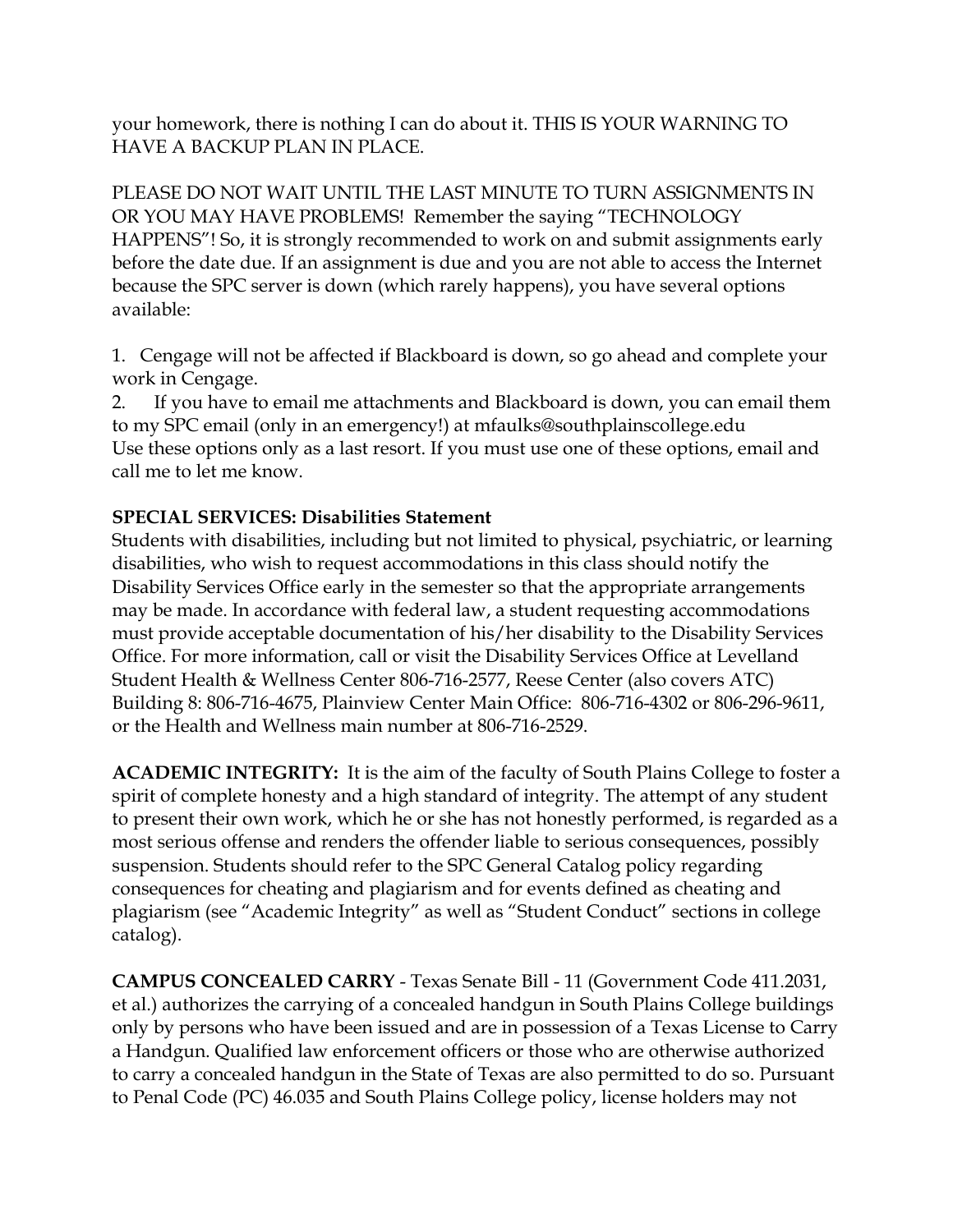carry a concealed handgun in restricted locations. For a list of locations, please refer to the SPC policy at:

(http://www.southplainscollege.edu/human\_resources/policy\_procedure/hhc.php) Pursuant to PC 46.035, the open carrying of handguns is prohibited on all South Plains College campuses. Report violations to the College Police Department at 806-716-2396 or 9-1-1.

## **DIVERSITY STATEMENT**

In this class, the teacher will establish and support an environment that values and nurtures individual and group differences and encourages engagement and interaction. Understanding and respecting multiple experiences and perspectives will serve to challenge and stimulate all of us to learn about others, about the larger world and about ourselves. By promoting diversity and intellectual exchange, we will not only mirror society as it is, but also model society as it should and can be.

## **PREGNANCY ACCOMMODATIONS STATEMENT**

If you are pregnant, or have given birth within six months, Under Title IX you have a right to reasonable accommodations to help continue your education. To activate accommodations, you must submit a Title IX pregnancy accommodations request, along with specific medical documentation, to the Director of Health and Wellness. Once approved, notification will be sent to the student and instructors. It is the student's responsibility to work with the instructor to arrange accommodations. Contact Chris Straface, Director of Health and Wellness at 806-716-2362 or email cstraface@southplainscollege.edu for assistance.

## **GENERAL SAFETY ON CAMPUS**

South Plains College recognizes the importance of safety on campus. The protection of persons and property is a responsibility which we all share. Personal safety begins with the individual. The following guidelines are intended to assist you in protecting yourself and to encourage practices that contribute to a safe environment for our campus community.

1 Never leave your personal property unsecured or unattended.

2 Look around and be aware of your surroundings when you enter and exit a building.

3 Whenever possible, avoid walking alone, particularly after dark. Walk to your vehicle with other class members or request that the Security Guard walk you to your car.

4 When approaching your vehicle, keep your keys in your hand; look under your car and in the back seat and floorboard. Lock the doors as soon as you are inside your car.

# **EMERGENCY INFORMATION**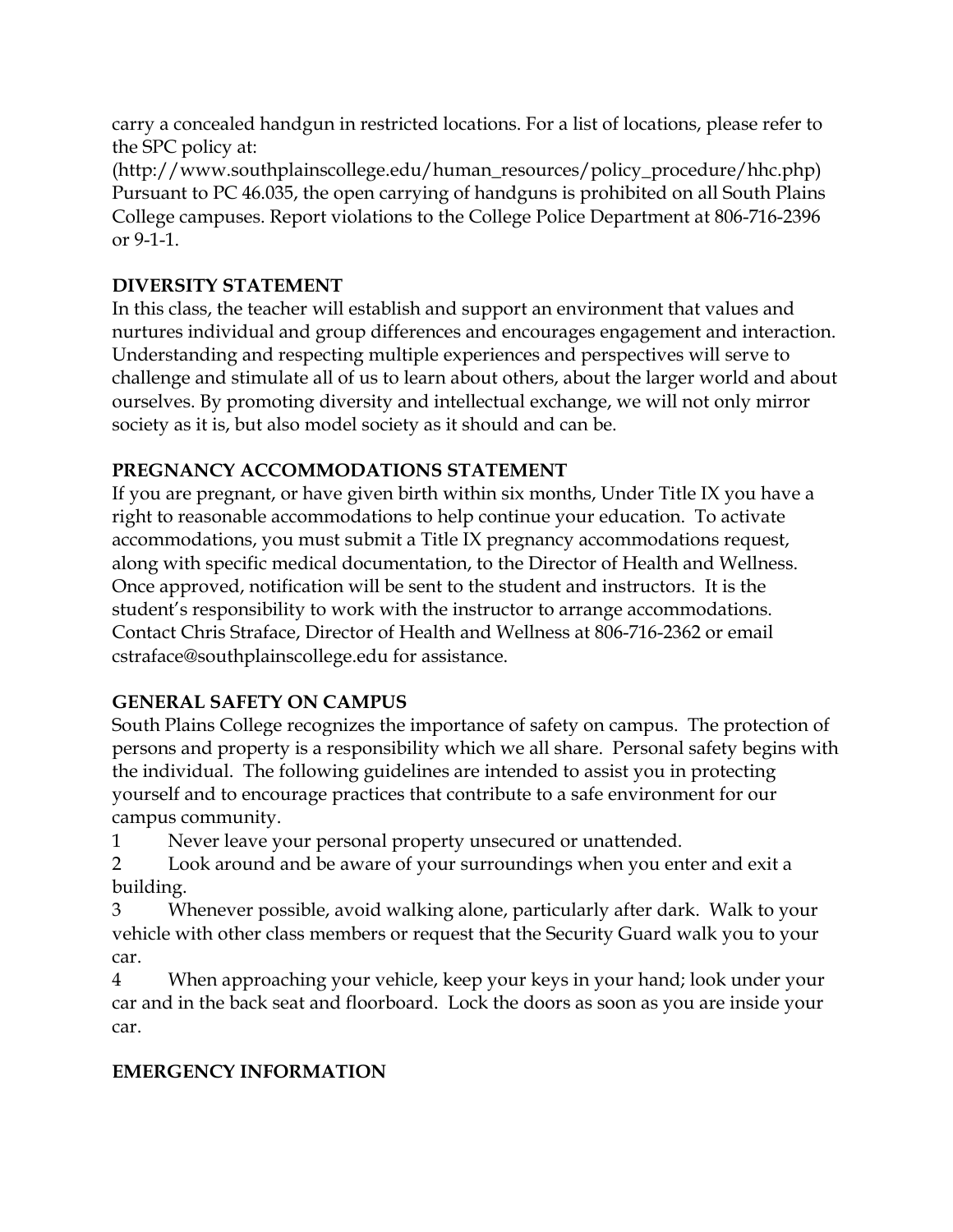In case of emergency, contact the following numbers but DO NOT leave a voice mail message

894-9611, ext. 2338 - Levelland Campus

806-716-4677 – Lubbock Center

885-3048, ext. 2923 - Reese Center (mobile 893-5705)

SOUTH PLAINS COLLEGE, TECHNICAL DIVISION

SCANS Competencies

RESOURCES: Identifies, organizes, plans, and allocates resources.

C1 Time: Selects goal-relevant activities, ranks them, allocates time, and prepares and follows schedules.

C2 Money: Uses or prepares budgets, makes forecasts, keeps records, and makes forecasts, keeps records, and makes adjustments to meet objectives.

C3 Materials and Facilities: Acquires, stores, allocates, and uses materials or space efficiently.

C4 Human Resources: Assesses skills and distributes work accordingly, evaluates performance and provides feedback.

INFORMATION: Acquires and uses information.

- C5 Acquires and evaluates information.
- C6 Organizes and maintains information.
- C7 Interprets and communicates information.
- C8 Uses computers to process information.

INTERPERSONAL: Works with others.

- C9 Participates as members of a team; contributes to group effort.
- C10 Teaches others new skills.
- C11 Serves clients/customers: Works to satisfy customer=s expectations.
- C12 Exercises Leadership: Communicates ideas to justify position, persuades and convinces others, responsibly

challenges existing procedures and policies.

C13 Negotiates: Works toward agreements involving exchanges of resources, resolves divergent interests.

C14 Works with Diversity: Works well with men and women from diverse backgrounds.

SYSTEMS: Understands complex interrelationships.

C15 Understands Systems: Knows how social, organizational, and technical systems work and operates effectively with them.

C16 Monitors and Corrects Performance: Distinguishes trends, predicts impacts on system operations, diagnoses systems= performance and corrects malfunctions.

C17 Improves or Designs Systems: Suggests modifications to existing systems and develops new or alternative systems to improve performance.

TECHNOLOGY: Works with a variety of technologies.

C18 Selects technology: Chooses procedures, tools or equipment including computers and related technologies.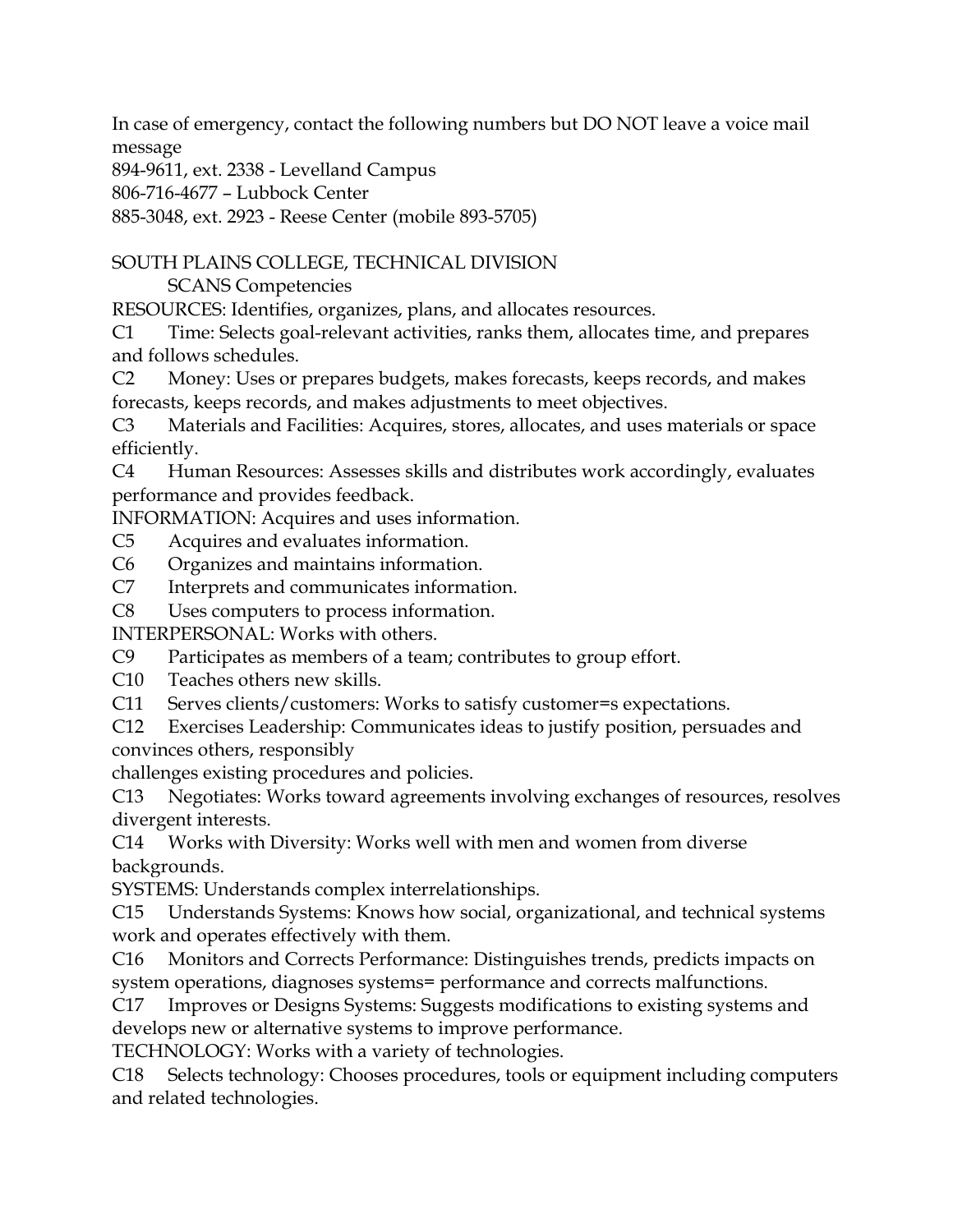C19 Applies technology to task: Understands overall intent and procedure for set-up and operation of equipment.

C20 Maintains and troubleshoots equipment: Prevents, identifies, or solves problems with equipment, including computers and other technologies.

SCANS Foundation Skills

BASIC SKILLS: Reads, writes, performs arithmetic/mathematical operations, listens, speaks.

F1 Reading: locates, understands, and interprets written information in prose such as documents, manuals, graphs, and schedules.

F2 Writing: communicates thoughts, ideas, information, and messages in written form; creates documents such as letters, directions, manuals, reports, graphs, and flow charts.

F3 Arithmetic: Performs basic computations; uses basic numerical concepts such as whole numbers, etc.

F4 Mathematics: Approaches practical problems by choosing appropriately from a variety of mathematical techniques.

F5 Listening: Receives, attends to, interprets, and responds to verbal messages and other cues.

F6 Speaking: organizes ideas and communicates orally.

THINKING SKILLS: Thinks creatively, makes decisions, solves problems, visualizes, knows how to learn, and reasons.

F7 Creative Thinking: Generates new ideas.

F8 Decision Making: Specifies goals and constraints, generates alternatives, considers risks, and evaluates and chooses best alternative.

F9 Problem Solving: Recognizes problems and devises and implements plan of action.

F10 Seeing Things in Mind=s Eye: Organizes and processes symbols, pictures, graphs, objects, and other information.

F11 Knowing How to Learn: Uses efficient learning techniques to acquire and apply new knowledge and skills.

F12 Reasoning: Discovers a rule or principle underlying the relationship between two or more objects and applies it when solving a problem.

PERSONAL QUALITIES: Displays responsibility, self-esteem, sociability, selfmanagement, and integrity and honesty.

F13 Responsibility: Exerts a high level of effort and perseveres toward goal attainment.

F14 Self-Esteem: Believes in own self-worth and maintains a positive view of self.

F15 Sociability: demonstrates understanding, friendliness, adaptability, empathy, and politeness in group settings.

F16 Self-Management: Assesses self accurately, sets personal goals, monitors progress, and exhibits self-control.